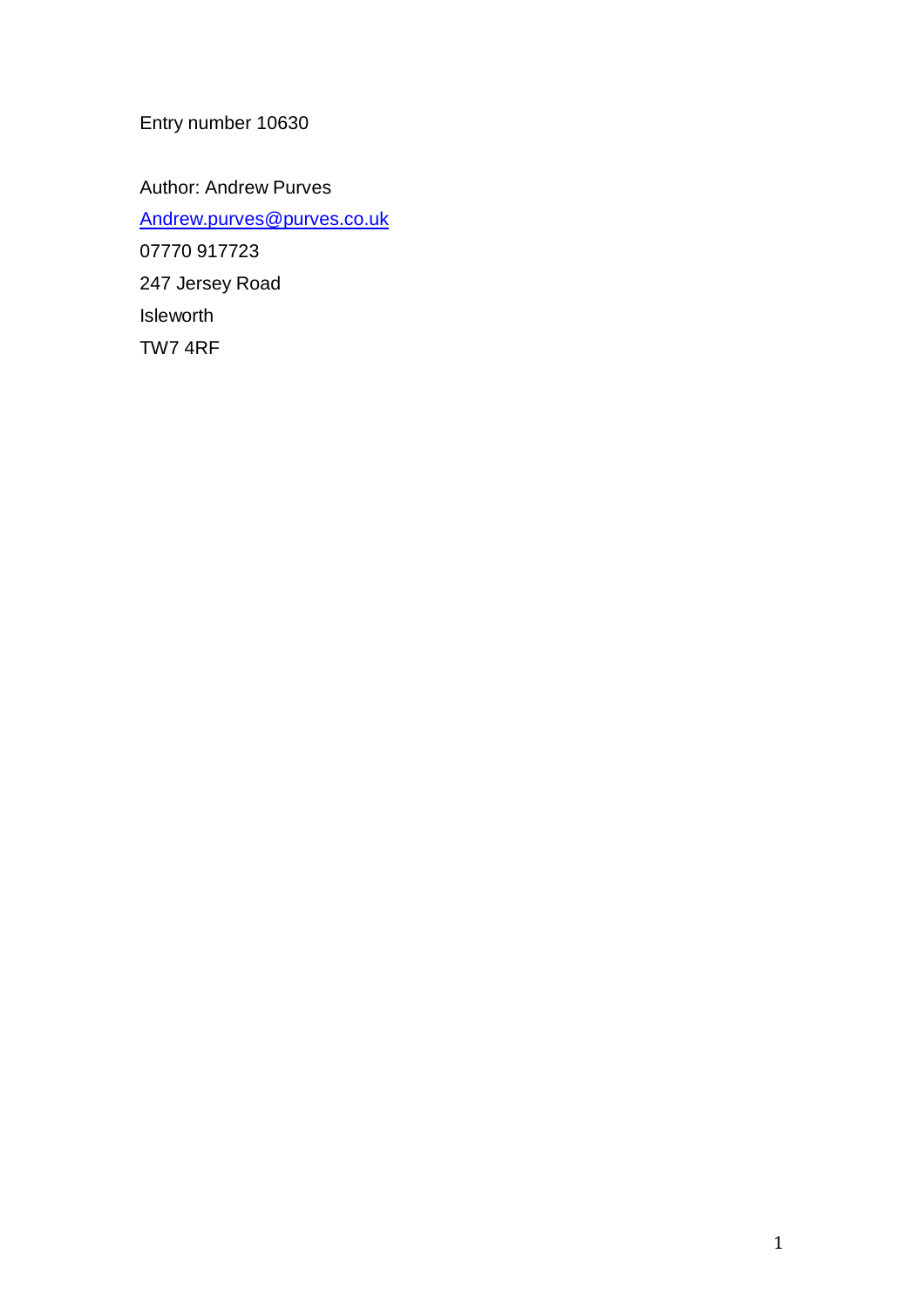**Executive Summary:** I propose a radical tax shift from employment and consumption to the economic rent of land, in the interest of more efficient wealth creation, and a higher reward to enterprise and work, based on the recommendation of Adam Smith.

## **Should advocates of free market economics adopt the policies of Adam Smith?**

I would suggest that they should. This is my novel suggestion. The man often described as the father of Capitalism and a powerful protagonist for the free market economy has been understood selectively. Perhaps it is the long sentences, and interminable paragraphs discussing the price of corn that puts the modern reader off; but it is only by fully understanding his analysis will we truly liberate the enterprise economy to fulfill the promise of *The Wealth of Nations*.

I will summarise what he said.

First, he divided the population into three groups, or agents for the creation of wealth: the Landlord, who by definition owned land, the Capitalist who brought money or investment in factories and machines to increase the productivity of us all, and finally the Labourer who would actually create the wealth by working. Each group, in turn could enjoy some return for their contribution. The landowner could collect his rent, the capitalist his profit, and the labourer his wages.

Smith's analysis of the progress of humanity is instructive, relying as it does on specialisation and the division of labour as well as perhaps his most well known phrase: the concept of the "invisible hand" which through the medium of the free market would guide each person to pursue his own self interest, and almost by accident, serve the interest of the whole of society. This idea lies at the heart of the capitalist concept of production – to buy the raw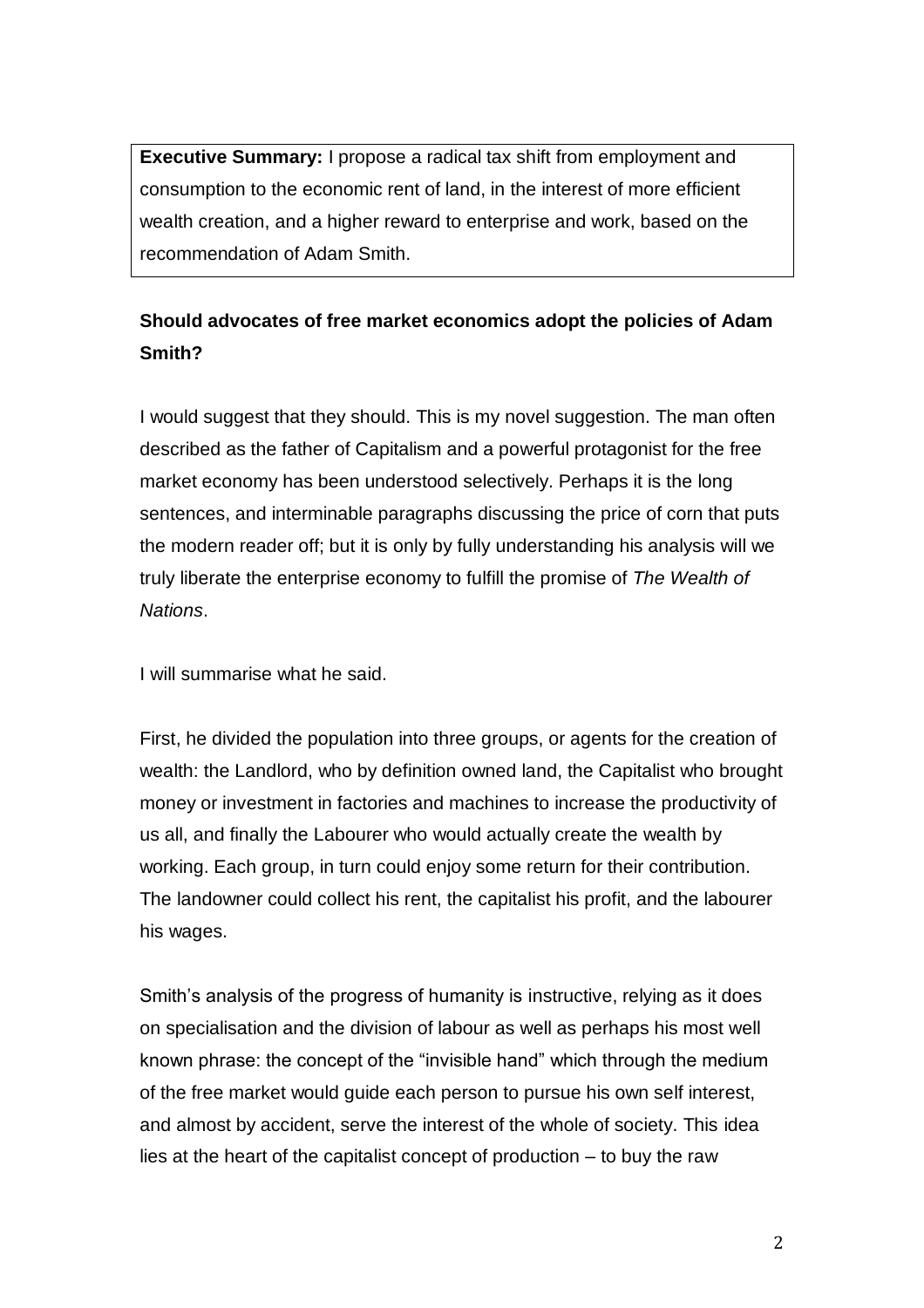materials as cheaply as possible, and sell the finished product as dearly as possible to ensure the greatest profit.

However, Smith sounds a warning: **"In that original state of things, which precedes both the appropriation of land and the accumulation of stock the whole produce of labour belongs to the labourer. He has neither landlord nor master to share with him."<sup>1</sup>**

We are no longer in that original state of things, quite the contrary, so how, when most of the land is held in private hands, or has, in the words of Adam Smith, been appropriated, and where a small number of people have accumulated a large proportion of the "stock" by which I take him to mean both the means of production whether of a physical nature or of an intangible financial claim, are we to ensure a fairer share of the produce to the labourer?

This is where we have now arrived, and perhaps not for the first time. One can see how the struggles of the nineteenth and early twentieth century led to the revolutions inspired by the idea that "property is theft" expressed by Karl Marx and the Communists. However, confiscation and collectivisation of property and land, did not resolve the problem, as people were no longer free to pursue their own self interest – they were corralled to serve the bigger idea of the State, and the planned economy with disastrous effects for productivity and human choice.

In reaction to this, a liberal philosophy emerged to ameliorate the worst impact of appropriation and accumulation of the means of creating wealth, whereby wealth would be redistributed by a benevolent or "welfare state". This worked for a short time, until perhaps the debilitating effect of dependency or the inefficiency inherent in scale, began to erode the wealth creating capacity of all concerned. The reaction to this failure was the promotion of the neo-liberal agenda of privatisation and trickle down economics, small government and deregulation.

 $\overline{\phantom{a}}$ 

<sup>1</sup> *An Enquiry into the Nature and Causes of the Wealth of Nations*, Adam Smith, Book 1, chapter 8.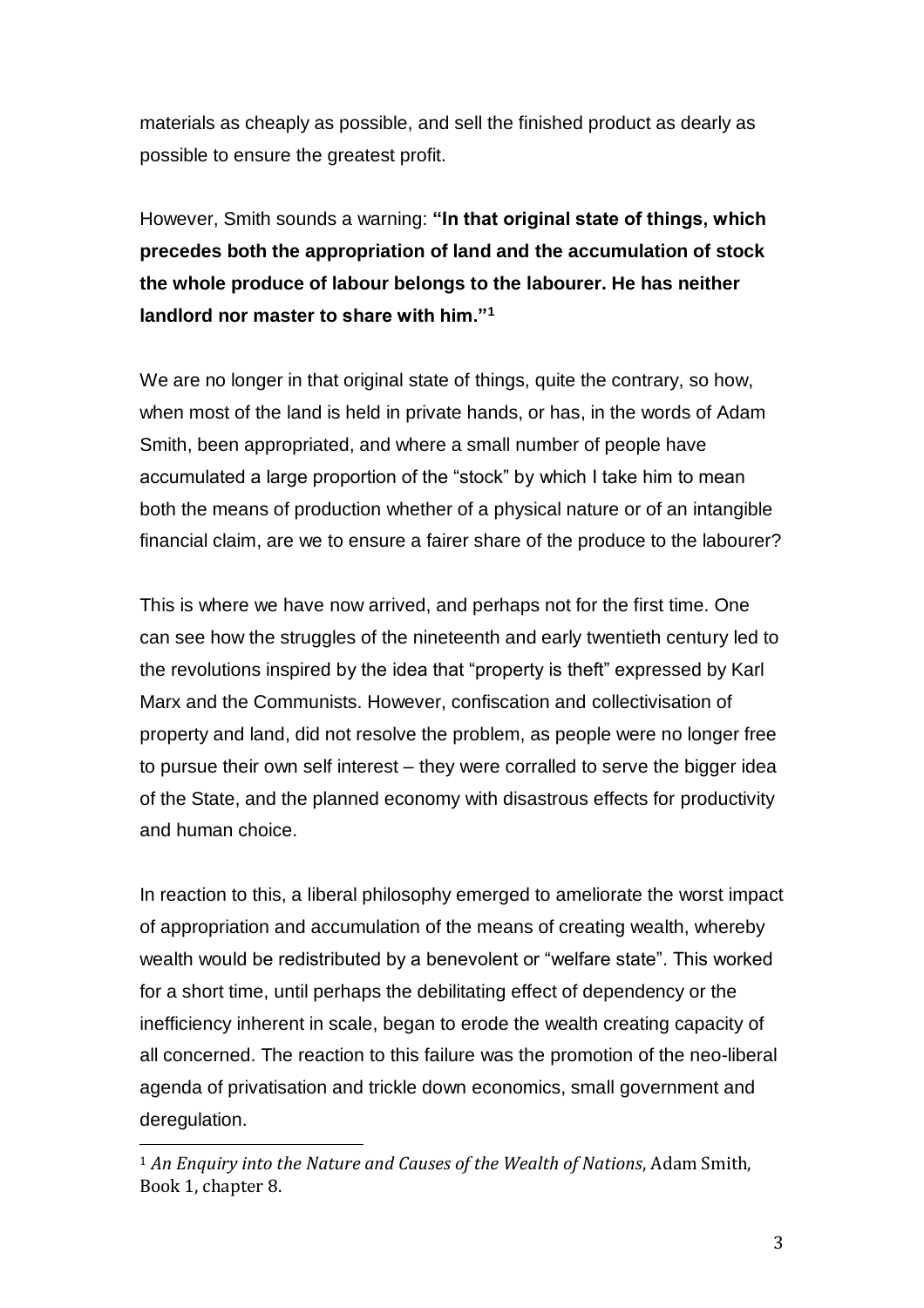So we are back where we were – living with growing inequality, and with the labourer enjoying an ever diminishing share of the wealth created, whether in the more developed economies or across the developing nations who were persuaded after the fall of the Soviet Union to adopt the ideology of capitalism and neo-classical economics.

Let us return to Adam Smith, and discover his remedy.

Arising from the nature of living with others in Society, it is clear that some things have to be organised and paid for collectively. In the field of sanitation and provision of clean water, even if you could organize a private supply, the disease affecting your neighbours who might not be able to pay for a private supply would migrate to you and your family in time. So in the interests of all, sanitation is arranged for everyone in the community. Smith gives to the sovereign:

## **"…the duty of erecting and maintaining certain public works…which it can never be for the interest of any individual…to erect or maintain; because the profit could never repay the expense to any individual…" 2**

We can debate the scope of these so called public works, but the principle is clear.

So who should pay? And how is the money to be raised? Smith gave guidance not only in his four precepts for taxation, which I won't repeat here, but in general advice given repeatedly, for example:

**"Both ground-rents and the ordinary rent of land are a species of revenue which the owner, in many cases, enjoys without any care or attention of his own. Though a part of this revenue should be taken from him in order to defray the expenses of the state, no discouragement will** 

 $\overline{a}$ 

<sup>2</sup> Smith, Book 4, chapter 9.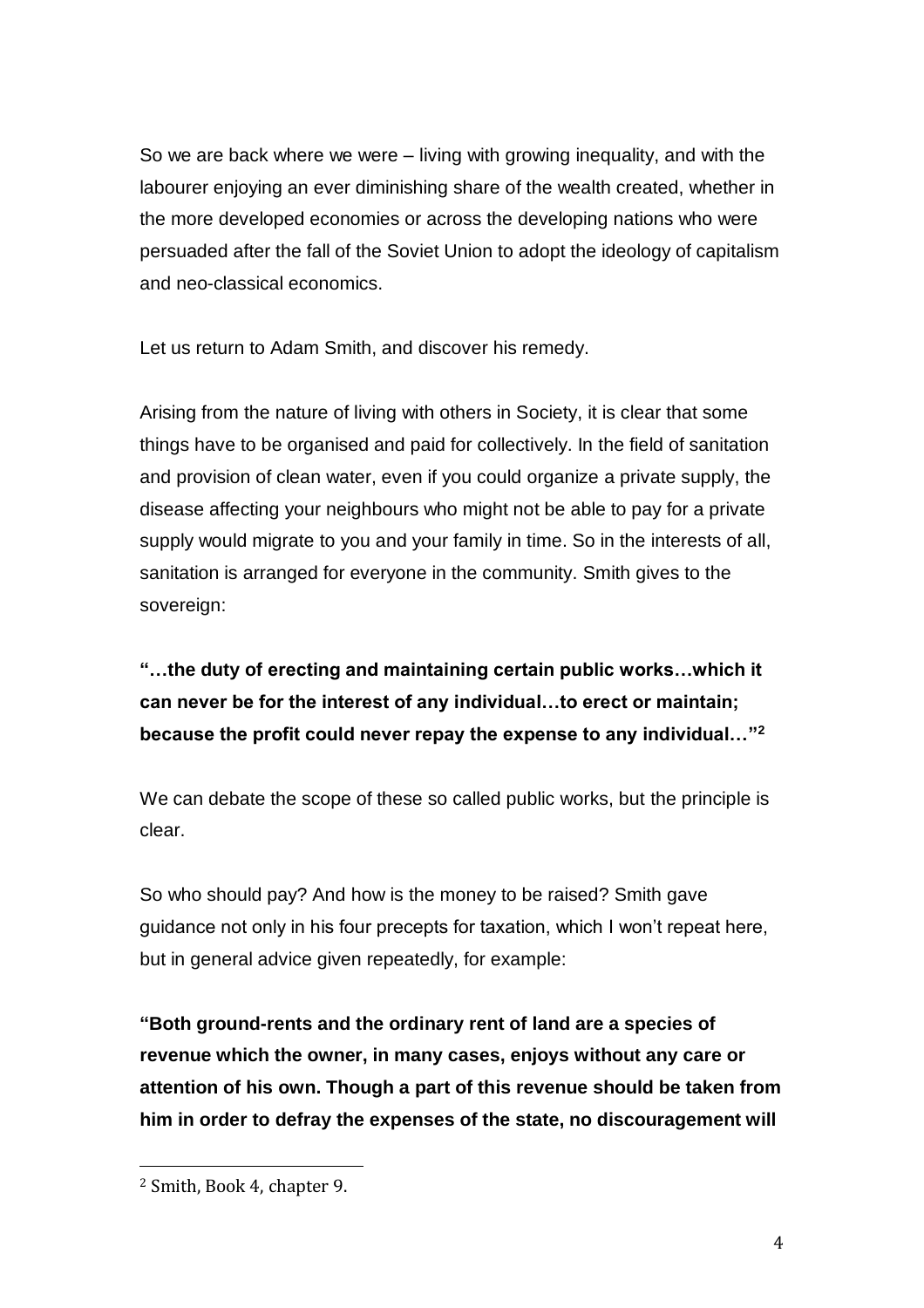**thereby be given to any sort of industry. The annual produce of the land and labour of the society, the real wealth of the great body of the people, might be the same after such a tax as before. Ground rents and the ordinary rent of land are, therefore, perhaps, the species of revenue which can best bear to have a peculiar tax upon them." 3**

Here is a summary of his essential teaching, and something that lies at the heart of the free market economy – that it is enterprise that should be rewarded, not the idle landlord who benefits from the hard work of the community whether he lifts a finger to help them or not. So the source of taxation should be the unearned income enjoyed by the rentier, it should not come from the labourer at all. In short, the public revenue to pay for public works should come from the economic rent of land.

In a recent article The Economist, a newspaper, agreed:

**"Taxing land and property is one of the most efficient and least distorting ways for governments to raise money. A pure land tax, one without regard to how land is used or what is built on it, is the best sort. Since the amount of land is fixed, taxing it cannot distort supply in the way that taxing work or saving might discourage effort or thrift. Instead, a land tax encourages efficient land use."**<sup>4</sup>

But what do we find in practice? Have economists and governments heeded this advice? In most western economies we find that on the contrary, enterprise is taxed most heavily. In the UK, employment taxes, in the form of income tax (PAYE), and national insurance (both employer and employee contributions) are forecast to raise 43.1% of the total revenue. Add consumption taxes, which again inhibit production and the creation of wealth, and the percentage of revenue raised from enterprise increases even further. Value Added Tax (VAT) alone contributes 16.8% of the total.<sup>5</sup>

 $\overline{a}$ 

<sup>3</sup> Smith, Book 5, chapter 2.

<sup>4</sup> Free Exchange/Levying the land, *The Economist*, June 29th 2013

<sup>5</sup> HM government Budget forecast 2016/17. Viewed online 23/12/16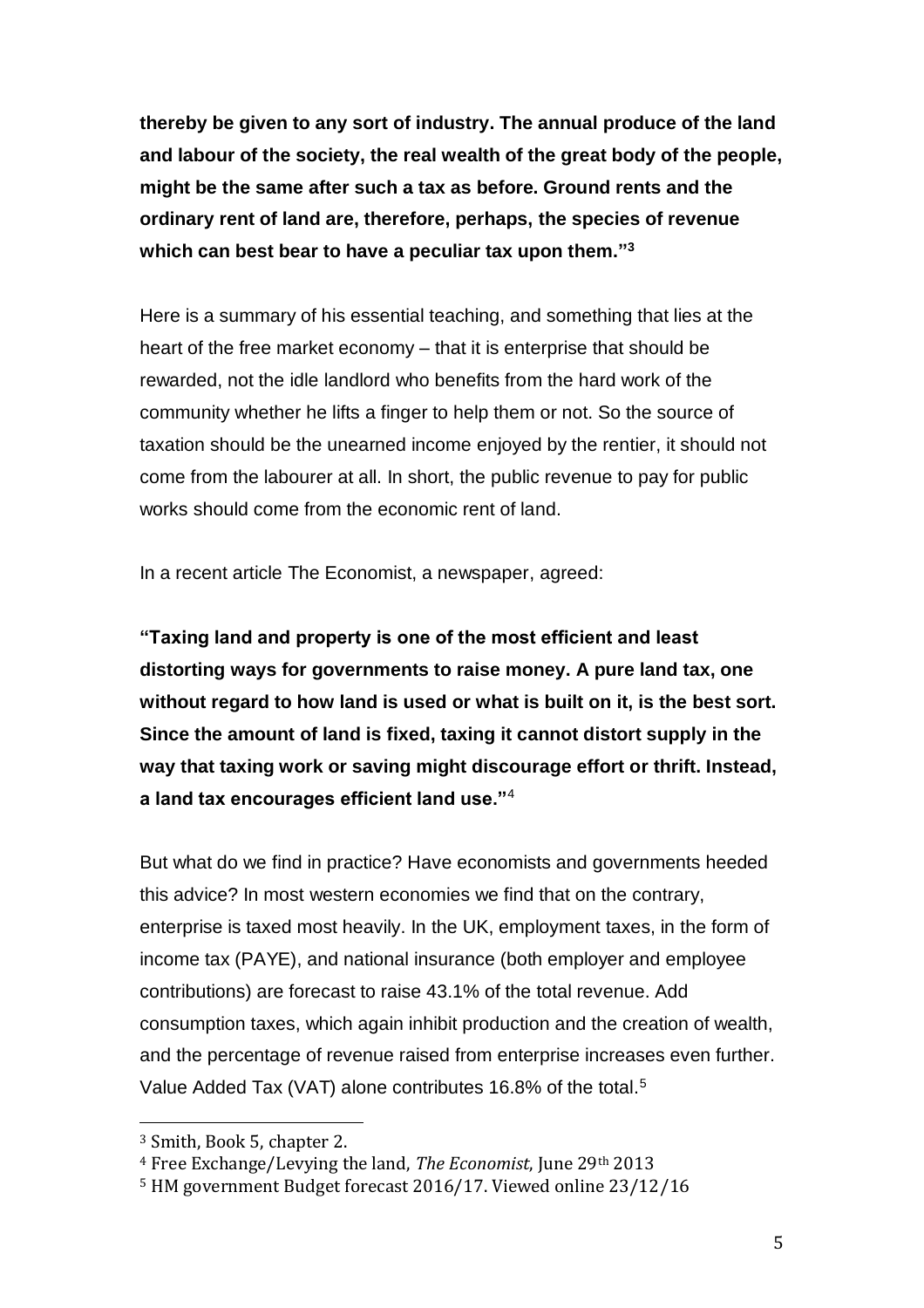Not only are those members of the working population least able to pay taxed most heavily, but the growth of the economy is crippled by this unnecessary burden. So what can be done?

Fortunately, we can turn to two economies which have performed rather well over the last 60 years, and satisfy the criteria of success dictated to them by the neo-classical economists. They consistently appear at the head of the Index of Economic Freedom: Hong Kong and Singapore, number one and two respectively in the 2016 index, published by the Heritage Foundation, a think tank.<sup>6</sup> In terms of GDP per capita, depending which index is used, Singapore is in the top 5, and Hong Kong the top 15, both well ahead of the UK.<sup>7</sup> Their growth over the period has been spectacular, and both are very much considered as world class international city states, great places in which to create wealth.

So how has this been achieved? Not by following the herd mentality of the governments of western economies which tax in a way that cripples enterprise, but by collecting a significant percentage of their public revenue from land values and rents. In the case of Hong Kong, this came about for two reasons – a long history of leasehold landholding in China, but also a series of historical events and accidents, during the period of British rule, which has created a system of perpetual leasehold for much of the land area. Over 25% of their public revenue is collected from land values (in the form of stamp duties, land auction premiums, and lease modification premiums, as well as Government Rent). As a result, only 12% of public revenue in Hong Kong is collected from personal income taxes, and they have no taxes on consumption such as VAT. $^8$ 

 $\overline{a}$ 

<sup>6</sup> <http://www.heritage.org/index/?ac=1> viewed on 23/12/16

<sup>7</sup> [https://en.wikipedia.org/wiki/List\\_of\\_countries\\_by\\_GDP\\_\(PPP\)\\_per\\_capita](https://en.wikipedia.org/wiki/List_of_countries_by_GDP_(PPP)_per_capita) viewed on 23/12/16. Indexes include those of the IMF, World Bank and CIA.

<sup>8</sup> Hong Kong government Budget estimates 2015/16 viewed online 23/12/16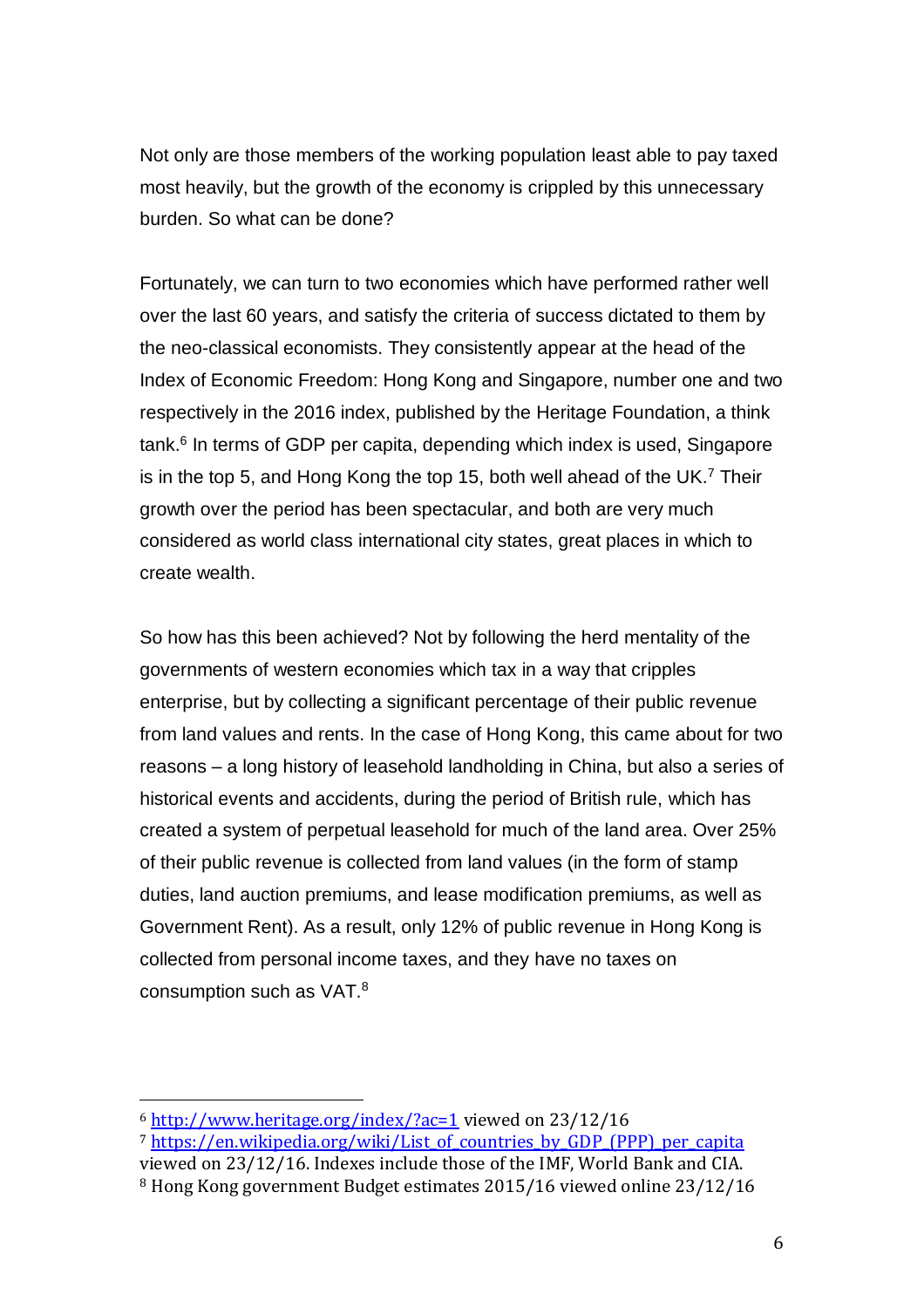In contrast, the Singapore government soon after independence deliberately went about acquiring land not already owned, and offered it to companies and individuals on a leasehold basis. The government now owns 90% of the land, although how this translates into public revenue is more nuanced. Looking at the Operating Revenue Accounts, personal income taxes account for only 14.2% of the total, slightly higher than in Hong Kong. There is a General Sales Tax (GST) in Singapore which accounts for 16.1% of the operating revenue, a similar level to the UK, while Assets taxes (various property taxes) raise 6.8% of the total, and stamp duties a further 4.3%. However, the operating revenue does not take account of all revenues arising from land values, as these are not recorded in the operating revenue budget.<sup>9</sup> Singapore interestingly also follows Smith's suggestion that some public expenditure should be borne directly by the user (often referred to as 'user pays') such as vehicle quota premiums for private cars (which raises 8.4% of total revenue) and comprehensive road pricing mechanisms. But it is not the purpose of this essay to examine the respective tax systems of Hong Kong or Singapore.

The purpose is, based on the recommendations of Adam Smith, to propose a grown up examination of what taxes will promote growth and enterprise in western economies. The experience of Hong Kong and Singapore suggest a helpful direction, even though their tax systems could not be said to be deliberate efforts to raise revenues from land rents in the way that Smith suggest they should be.

Having conducted this examination, I propose as a key policy taken from Adam Smith, that tax authorities around the world should implement a tax shift - away from taxes on employment, production and consumption - to taxes on land rents. This is not a new idea, as it lies at the heart of Smith's analysis. This would force a reappraisal of the special place of land in economic thinking. Land and capital would no longer be conflated, and individuals and

 $\overline{a}$  $\alpha$ 

[http://www.singaporebudget.gov.sg/data/budget\\_2016/download/FY2016\\_An](http://www.singaporebudget.gov.sg/data/budget_2016/download/FY2016_Analysis_of_Revenue_and_Expenditure.pdf) alysis of Revenue and Expenditure.pdf viewed 23/12/16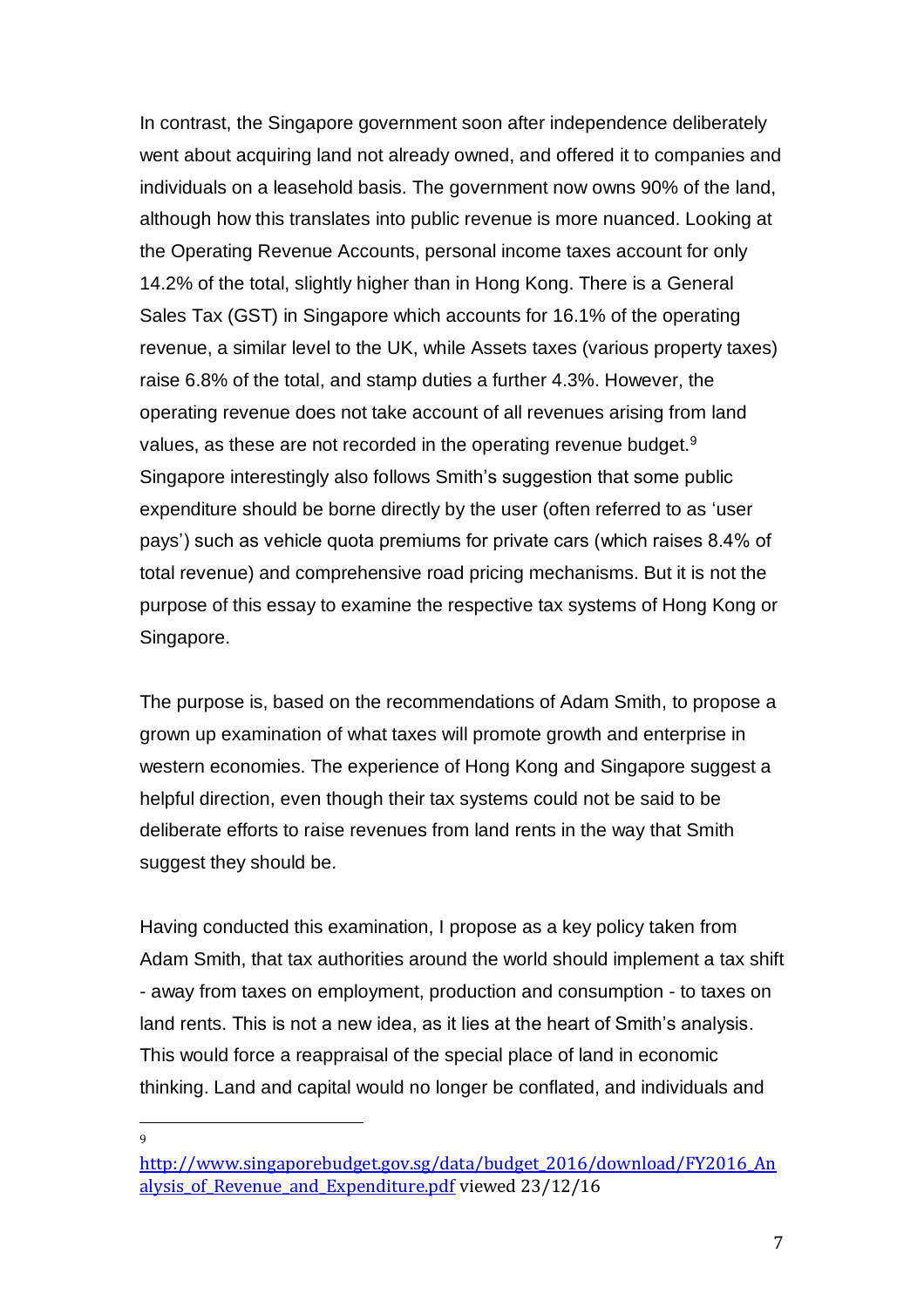companies would be forced to earn their income from enterprise and wealth creation, rather than claims on rents and other income streams arising from control of financial instruments. Owning land (rather than using land) would become less attractive, and the price of land might fall, which would have a beneficial impact on a whole generation currently priced out of even the bottom rung of the so called housing ladder.

Let me be clear, the burden of taxation would shift to the site value only, excluding any building, machinery or other capital investment which might add to the overall value. Every site would have two values, as they do in Denmark for tax purposes: a site value, and a buildings value. The new tax (lets call it a site or land value tax) would be levied only on the site value. The owner or tenant of the site would continue to benefit from the enterprise being conducted on the site. There would be no exemptions for empty sites, although the government of the day could exempt places of worship, education, care homes for the elderly, hospitals or the homes of people beyond working age – so long as they agreed to pay the rolled-up site value tax with their death duties. This would take care of those who might be asset rich but cash or income poor, and allow them to continue living in their existing homes.

Returning to the UK, the income tax threshold could be gradually increased to lift the vast majority of people out of personal employment taxes until PAYE is abolished altogether. Businesses would rejoice at the removal of National Insurance, (both employer and employee contributions) which are not really about any kind of insurance at all – only a tax on employment. The next victim of this bonfire of the taxes would be VAT, whose rate could gradually be reduced – although from a legal perspective, it could not be abolished altogether until the UK leaves the EU.

In case you are thinking that there would be insufficient rent to collect to replace all the revenue gathered from the existing taxes, please bear in mind that the rent is already being collected (at least where there is a tenant to pay, and landlord to collect) only it is going to a private owner or shareholder,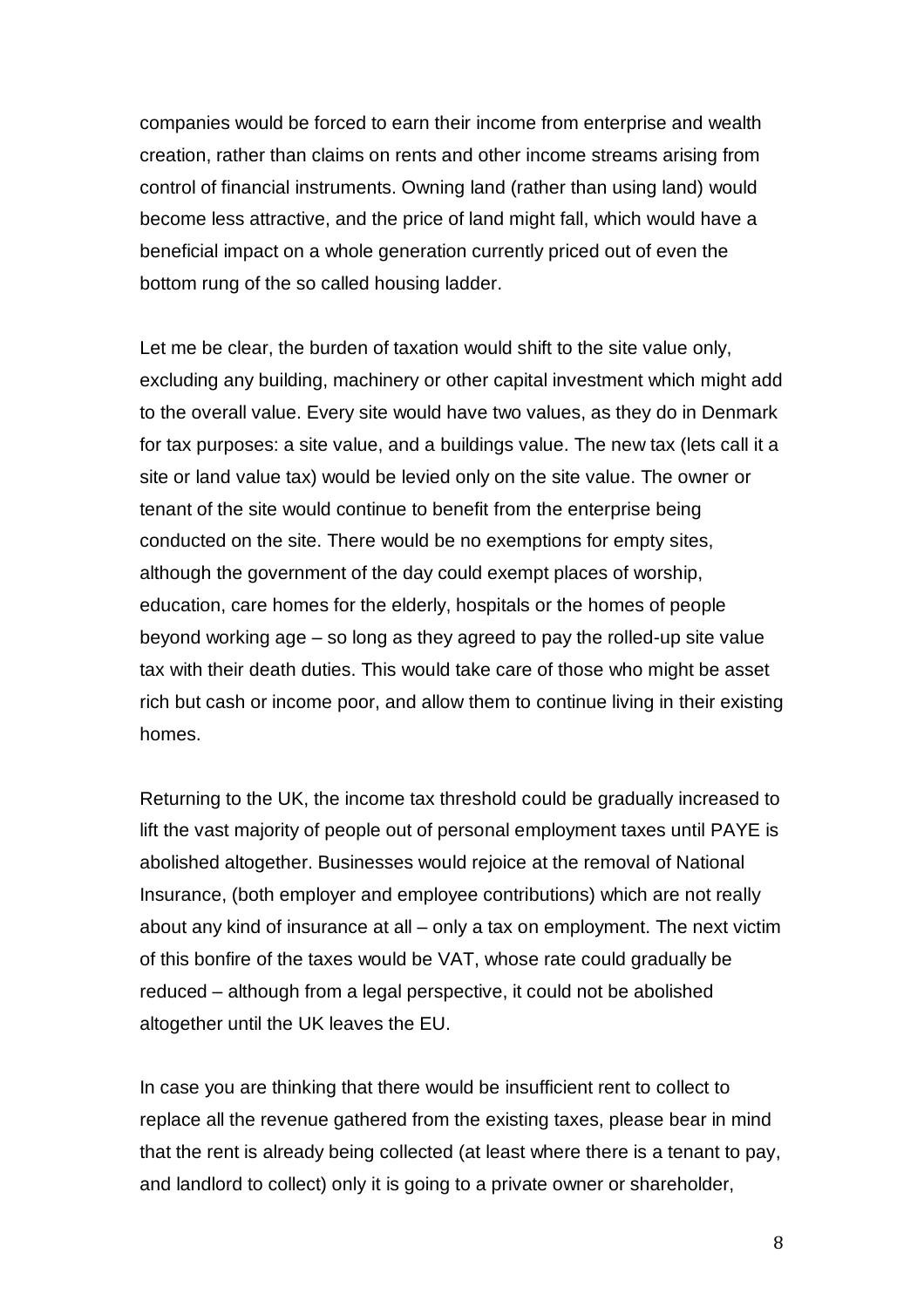rather than the public purse. Where there is no landlord/tenant relationship, the rent arrives directly in the hands of the landowner, assuming he is using the land for some productive purpose; or is reflected in the value of his asset. Here, it is important to understand the nature of rent, how it is determined, and Smith helpfully provides an explanation:

**"Rent, it is to be observed, therefore, enters into the composition of the price of commodities in a different way from wages and profit. High or low wages and profit are the causes of high or low price; high or low rent is the effect of it. It is because high or low wages and profit must be paid, in order to bring a particular commodity to market, that its price is high or low. But it is because its price is high or low; a great deal more, or very little more, or no more, than what is sufficient to pay those wages and profit, that it affords a high rent, or a low rent, or no rent at all."<sup>10</sup>**

What this means in practice, is that where there is a strong demand for products in a large community, and turnover is high, rents will also be high. If a tax is introduced which bears on the owner of the land, he cannot pass it on to the tenant, as we assume that the landowner is already collecting the maximum rent that the tenant can afford. On the other hand, in more remote areas, where demand is lower, rents will also be lower, and therefore the corresponding tax would be lower, or non existent (where there is no economic rent), giving a great boost to the productive potential of all marginal sites.

No doubt all this would have to be carefully choreographed to avoid any unintended consequences, but the result would be a transformation not only of the Nation's finances, but also the fortunes of those "just about managing" who are currently relieved of a higher percentage of their income through the effect of taxation than those either on higher incomes, or who benefit from the various forms of unearned or property incomes.

 $\overline{\phantom{a}}$ 

<sup>10</sup> Smith, Book 1, chapter 11